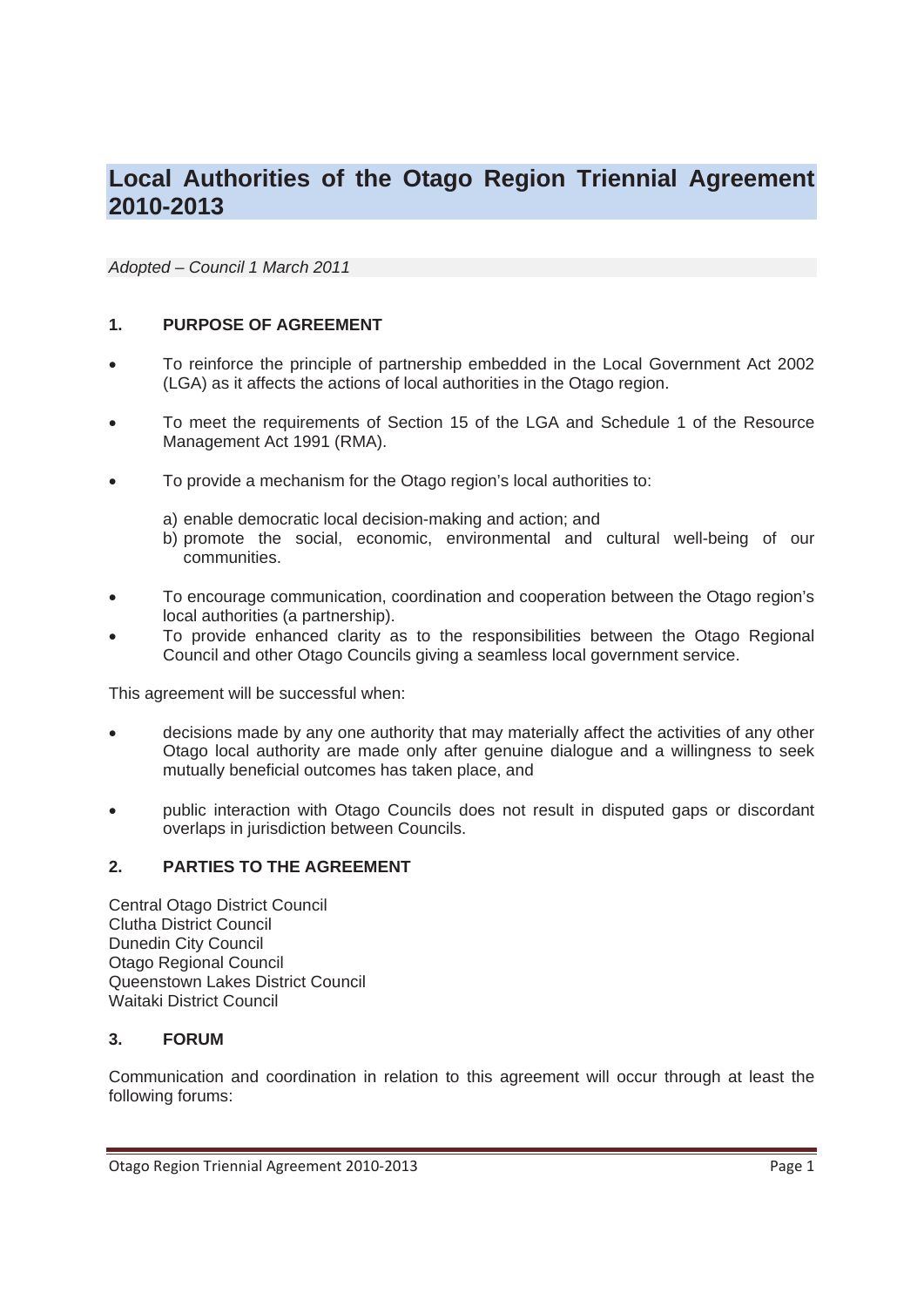## **Otago Mayoral Forum**

x Meetings of Mayors, Regional Chairperson and their Chief Executives, to occur at least once every three months to review and promote the performance of the agreement.

## **Regional Chief Executive Group**

x Meetings of Chief Executives of the Otago region to occur approximately every three months to discuss general business, to review the performance and implementation of the agreement, and to agree and commission reports on key issues for discussion by the Otago Mayoral Forum.

## **Other**

- Existing regional and sub-regional forums, such as the Joint Committees for Otago Regional Economic Development and Civil Defence.
- Meetings and contact between staff as necessary to give effect to this agreement.

Where practicable, meetings involving similar attendees shall be scheduled for the same day.

Minutes or notes of meetings shall be referred back to each party involved in any particular issue.

#### **4. SERVICING**

The parties agree that responsibility for servicing this agreement shall be shared, with responsibility passing from local authority to local authority following the triennial election.

Servicing this agreement will involve:

- providing secretarial services and venues for meetings of the Otago Mayoral Forum and meetings of Chief Executives;
- media and communications contact concerning the performance of the agreement.

The parties agree that the Central Otago District Council will be the first local authority responsible for servicing this agreement after which it shall pass to the remaining local authorities alphabetically, unless agreed otherwise.

Accordingly, the servicing of this 2010-2013 agreement shall be by the Otago Regional Council.

## **5. PROTOCOLS FOR COMMUNICATION AND COOPERATION**

Each party will ensure that:

- Through good communication, surprises are avoided;
- Internal processes in each local authority encourage the identification of cross-boundary or inter-jurisdictional issues;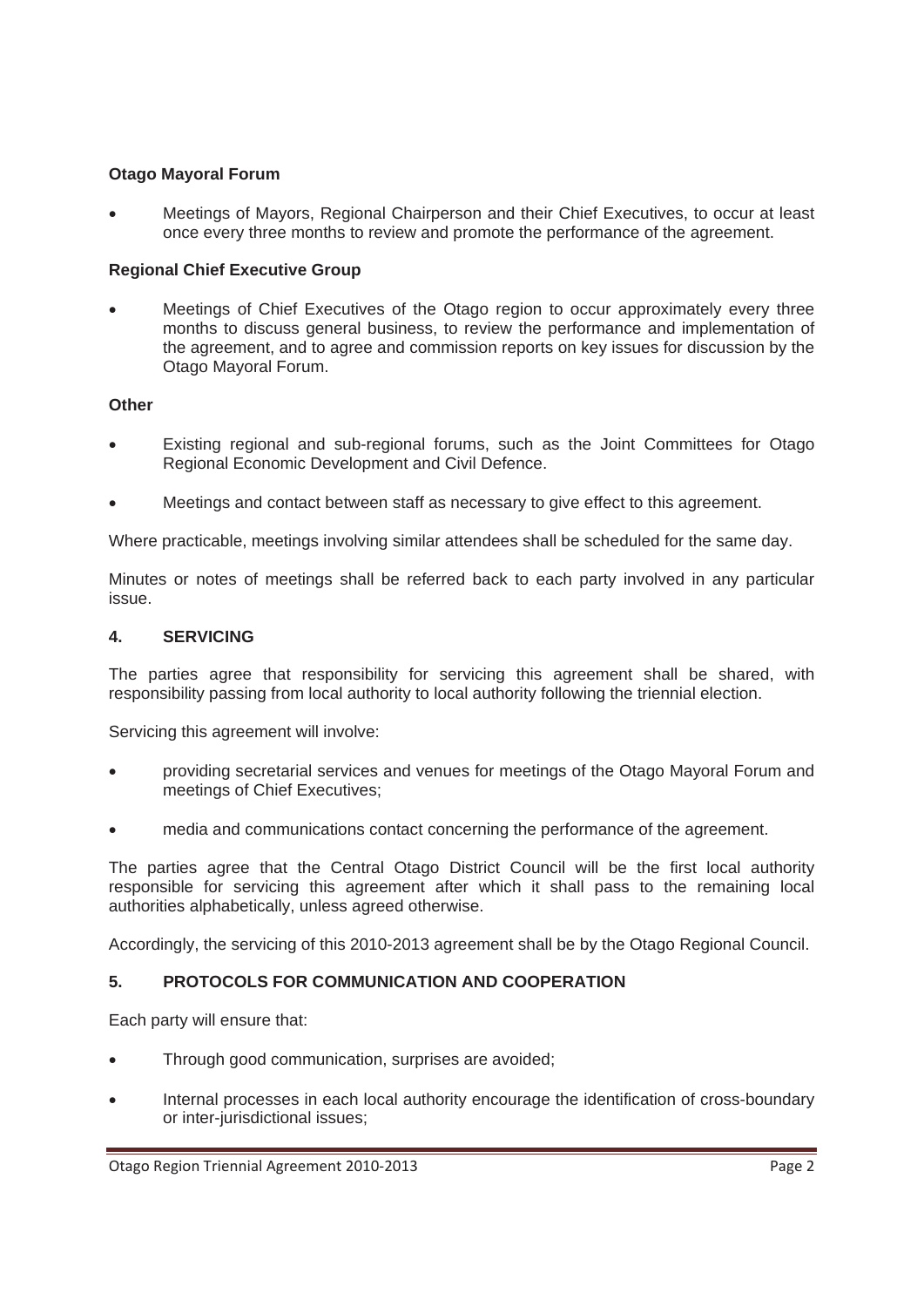- Early notification is given to any of the affected parties to this agreement, of policy discussions and plan developments, which may have material implications for those parties;
- Reasonable opportunities with agreed timeframes are available for involvement by affected local authorities in the development of policies, plans, activities or projects that have inter-jurisdictional or cross-boundary implications;
- Early notice is given of disagreements between parties and genuine attempts made to resolve these. If unsuccessful in gaining unanimity, any public announcements made will acknowledge and fairly represent the contrary views;
- Where beneficial to our communities, processes to engage with communities, government and non-government agencies as well as regional and territorial authorities from other regions will be undertaken jointly;
- Except where one party has statutory responsibility, where a significant decision or issue primarily affects a particular Council or its population, then that Council should be given the opportunity to have the lead role in formulating the region's response;
- The parties acknowledge each Council's unique accountability.

## **6. SCOPE AND ISSUES**

The parties agree that in addition to the general obligations under this agreement to consult and involve, local authority representatives will meet to specifically address key issues that are common.

Key issues shall be confirmed at the first meeting of the Otago Mayoral Forum each triennium and are included as Schedule A to this agreement. The list may be amended from time to time as agreed by the Otago Mayoral Forum.

## **7. NEW REGIONAL COUNCIL ACTIVITY**

Section 15(2) of the LGA requires that each triennial agreement must include a statement of the process for consultation on proposals for new regional council activities.

The parties agree that:

The Otago Regional Council may promote and contribute to funding of regional infrastructure facilities with significant tangible benefits to all communities of Otago, and that:

- Where a proposed new regional council activity is significant in terms of the Otago Regional Council's policy on significance, the process will be as set out in Section 16 of the LGA;
- Where a proposed new regional council activity is not significant in terms of the Otago Regional Council policy on significance, the Regional Council undertakes to notify all other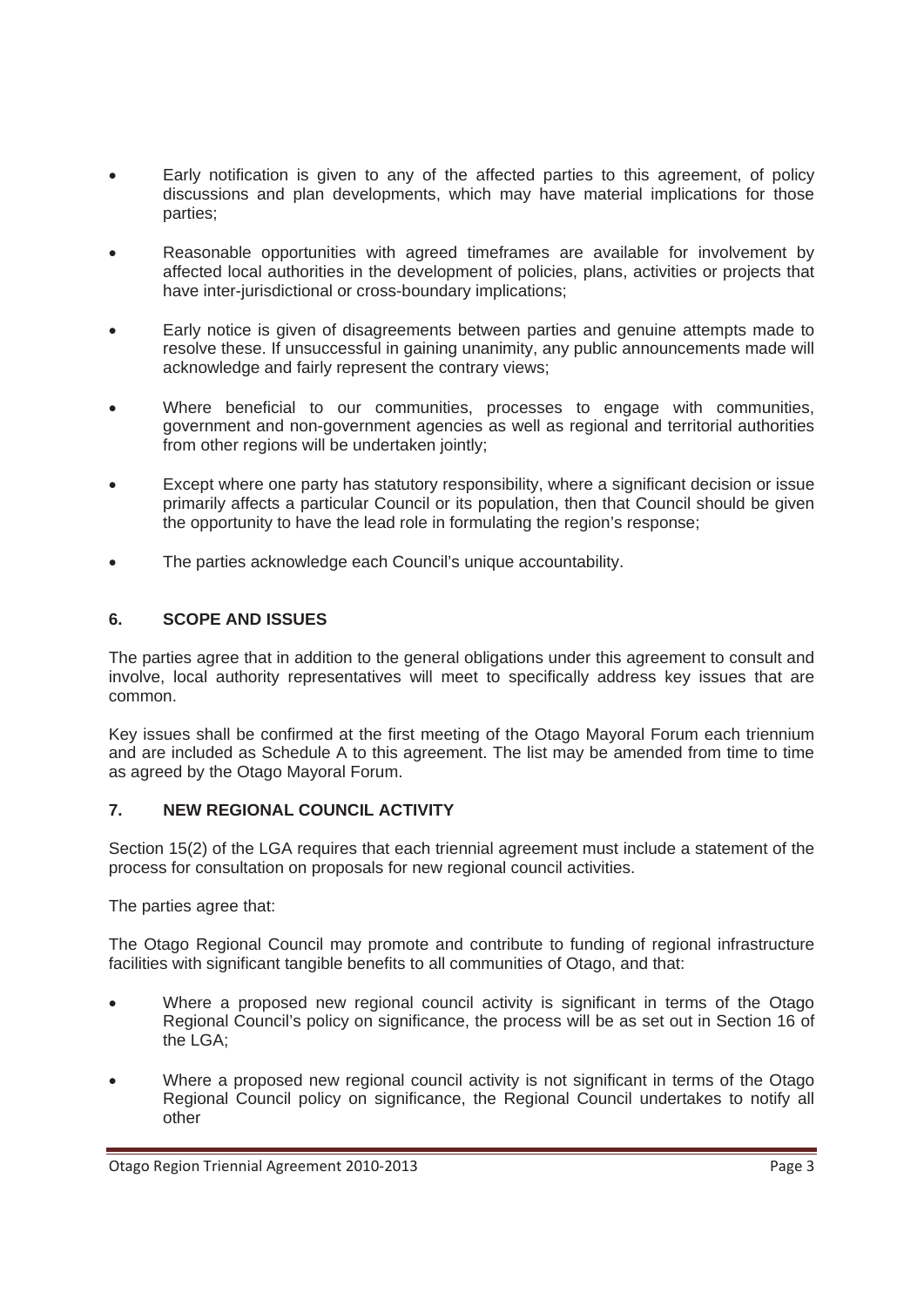Councils in the region prior to commencing any public consultation, in line with the principles of no surprises, partnership and good faith;

Where the parties to this agreement are unable to agree, dispute procedures as set out in Section 16  $(4) - (7)$  of the LGA will be used.

#### **8. REVIEW OF AGREEMENT**

The parties to the agreement shall meet as the Otago Mayoral Forum and consider amendments to the agreement not later than the next available meeting of the Otago Mayoral Forum following a request from any one or more authorities party to this agreement. The request in writing must be received at least one month prior to the meeting date by the authority responsible for the servicing of this agreement at that time.

Any amendment agreed shall be referred back to each party to this agreement for ratification.

This agreement will be placed on the Otago Mayoral Forum agenda at its final meeting prior to a triennial election for review, with the purpose of recommending changes (if any) to the incoming Councils.

## **9. AUTHORITY**

This agreement is signed on this ............. day of .................... 2011 by the following on behalf of their respective authorities:

| Mayor Lepper<br>Central Otago District Council           |  |
|----------------------------------------------------------|--|
| Mayor Cadogan<br><b>Clutha District Council</b>          |  |
| Mayor Cull<br><b>Dunedin City Council</b>                |  |
| Chair Woodhead<br><b>Otago Regional Council</b>          |  |
| Mayor Van Uden<br>Queenstown Lakes District Council      |  |
| <b>Mayor Familton</b><br><b>Waitaki District Council</b> |  |